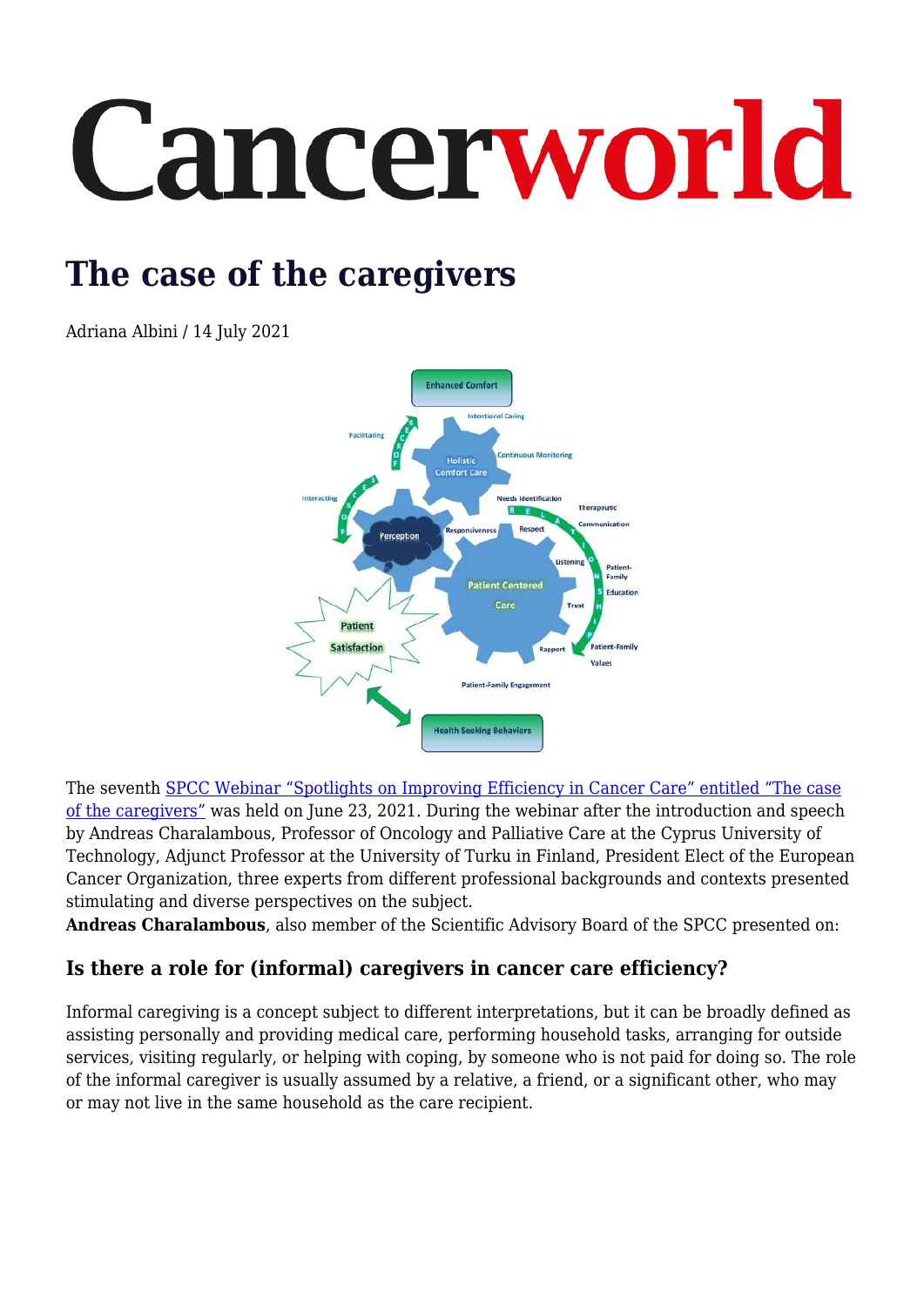

The role of the informal (and formal) caregiver supports the principle "outpatient before inpatient", when patients can be nursed in their home environment. Although it is not easy to get a precise estimate, around 4.6 million people in the United States alone care for someone with cancer at home. Even in countries with a well-developed supply of formal long-term care, the number of informal (family) carers is estimated to be at least twice as large as the formal care workforce. Estimates also suggest that the economic value of unpaid informal care, as a percentage of the overall cost of informal long-term care provision, in the EU is a massive 50% to 90%.

According to studies by EUROFARMCARE and SHARE, around 19 million individuals are providing care to an older individual, not specifically a cancer patient, in Europe. The number of informal caregivers is on the increase, a trend that is likely to continue because many treatments are now provided in ambulatory or home settings, patients tend to live longer (but often with long-term consequences of the illness and treatment), and healthcare resources are limited. The number of people in need of care is projected to rise by 115% in the European Union between 2007 and 2060, while in the US it is expected to double, from 13 million in 2000 to 27 million in 2050. The shift towards community-based care for cancer patients increases the likelihood of a family member assuming the role of carer. This is further strengthened by the patients' own preference to receive care, primarily supportive care, in their home, or home-like environment.

Health systems are shifting gears. Around the world, we are witnessing ground-breaking health reforms and new ways to deliver care, some prompted by the SARS-COV-2 pandemic, which has created new needs, as well as challenges, also for informal caregivers. We are transitioning from a provider and procedure focussed system to one that puts the patient at the centre of care. Patientcentred care can be defined as "providing care that is respectful of, and responsive to, individual patient preferences, needs and values." In this context, the critical role that family caregivers play in the patient's satisfaction and health outcomes is acknowledged and embraced. Placing patients at the centre of care should not only be considered a desired model of care, but also viewed as a means for achieving better efficiency in cancer care. The family caregiver can become the mediator between the provider and the patient, helping and facilitating the care to be more patient centred.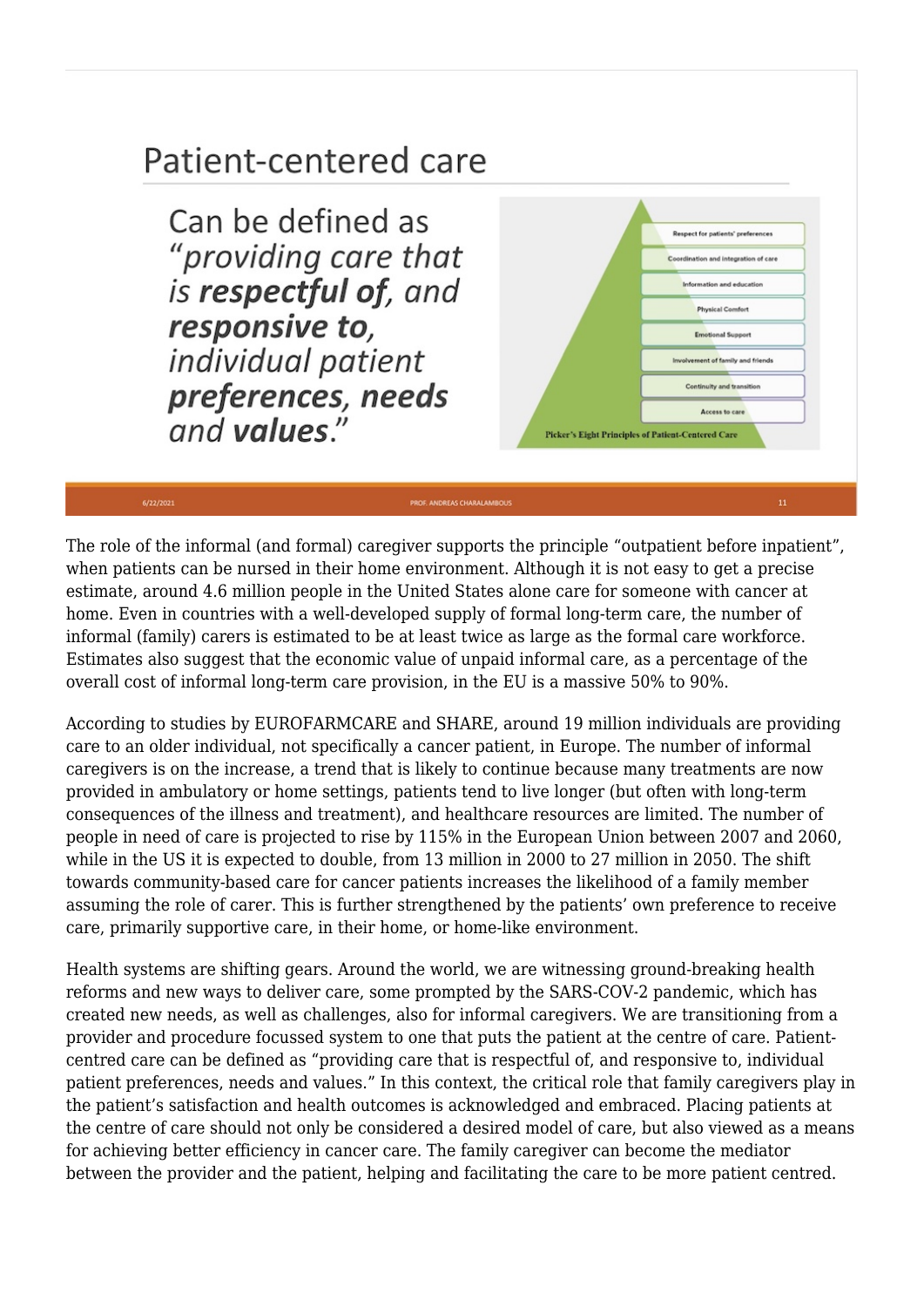## Patient-centered care

Patient-centered care is the practice of caring for patients (and their families) in ways that are meaningful and valuable to the individual patient



Caregiving is a rewarding but also demanding and challenging role for the person who assumes it. It encompasses nursing, emotional, and practical domains, and entails many duties, such as managing symptoms, administering medication, assessing the response to therapeutic interventions, and administering medical treatments. Informal carers contribute greatly towards an efficient cancer care by ensuring that the best possible health outcomes are delivered to the patient, e.g., through maintaining the continuation of care after the person is discharged from hospital, or assuring adherence to treatments. Informal caregivers also play an important part in breaking down silos, as they are often the go-betweens for the service providers and the individuals in need of care. Unfortunately, they can themselves experience negative outcomes, such as caregiver- and psychosocial burden, psychiatric morbidity, sleep disturbances, fatigue, and vulnerability to infections. Negative outcomes on the caregiver can also reflect upon the patient, and ultimately have a wider impact on society as a whole.

To become and remain drivers of cancer care efficiency, informal caregivers need appropriate and consistent support. It is important to "care for the carers" because studies systematically indicate that while looking after someone with a chronic disease, such as cancer, they may be less likely to meet their own health needs, by eating a poor-quality diet, neglecting medical appointments, cancer screenings, and so on. Carers may face higher allostatic load levels and have higher levels of mortality and morbidity as they age. Measures are needed throughout the care continuum, to help caregivers maintain their everyday living and their sense of normality and control over life. There are several ways to achieve this. For example, the Prolepsis Project (prevention in Greek), is being developed by Prof. Charalambous and his team, to provide a mobile phone-based health intervention for female caregivers that promotes and supports individually tailored preventive behaviours. Caregiving has many positive personal outcomes for the informal (family) carers, most of whom would describe it as inspiring, rewarding, and life enriching. Instead of regarding the positive aspects of caregiving and its burden as bipolar ends of a continuum, the two dimensions can be seen as a case of coexistence and as such, supportive measures to strengthen the positive experience of caregiving can be introduced throughout the continuum.

In conclusion, it is crucial to support the role of the caregiver across the care continuum as a mediator that can influence and support the provision of care efficiency.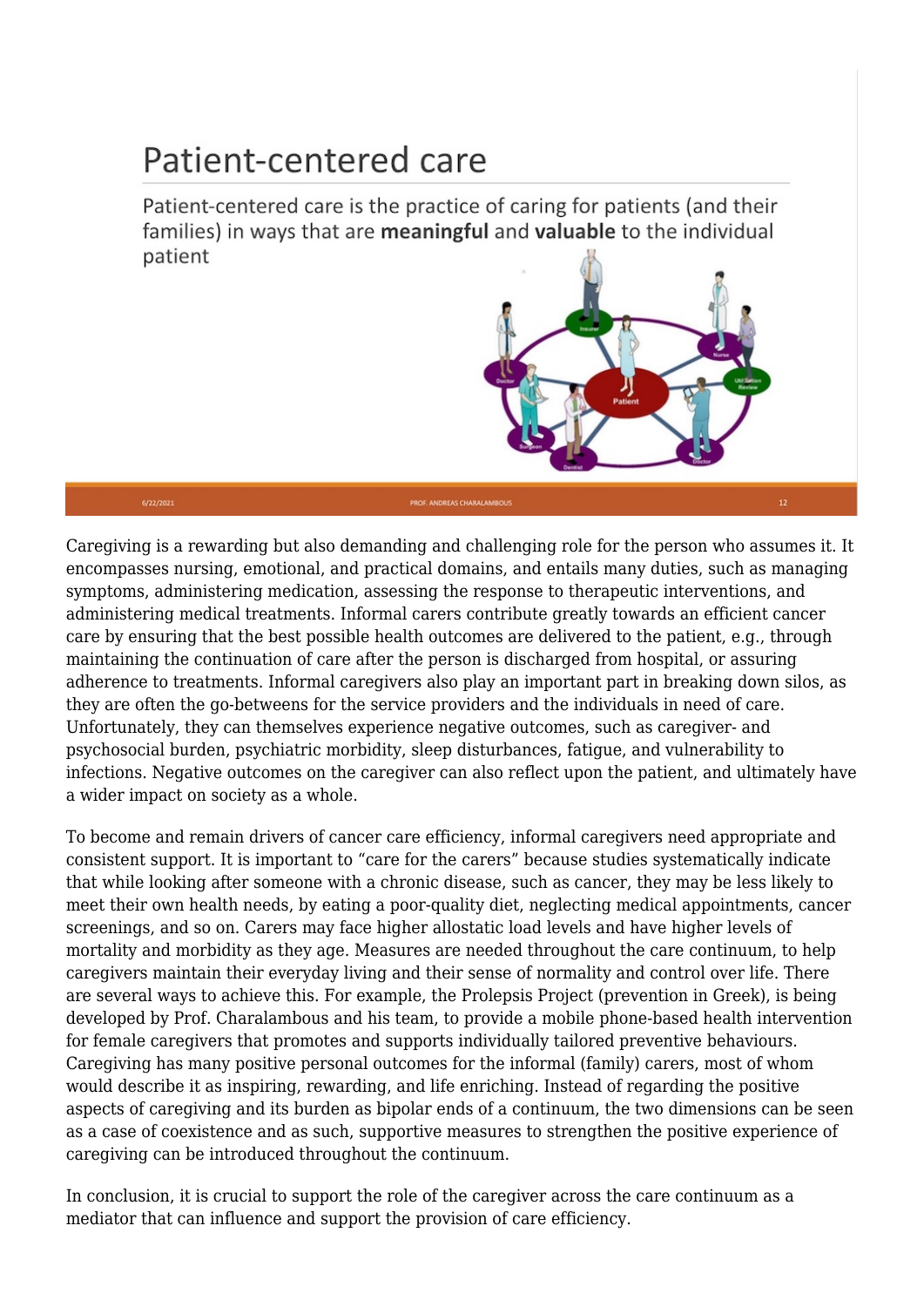

The second presentation was by **Elizabeth Hanson**, Professor of Health Care Sciences, Linnaeus University, Sweden, Swedish Family Care Competence Centre, and Eurocarers Board member.

#### **Supporting caregivers to optimize their role**

Informal carers comprise approximately 10-20% of the total EU population. They are often a family member, predominantly a wife or a daughter, but they can also be a friend or neighbour. Women provide 2/3 of all care. The estimated value of informal care in Europe is between €320 & 368 billion – a substantial figure. Without the input of informal carers, our health and social care systems would almost certainly collapse overnight. Within the European policy context there is a strong focus on cancer right now, particularly with the ambitious Europe's Beating Cancer Plan. Eurocarers – the European network representing informal carers and their organizations – has welcomed the plan's clear recognition of the crucial role of informal carers. In collaboration with the European Cancer Patient Coalition, Eurocarers has produced a joint white paper outlining the role of cancer carers and their needs for support. An online Cancer Carers Toolkit was also co-produced, a useful information resource with tips and tools for carers of cancer patients.

The impact of caring varies, some caregivers find it intrinsically satisfying, meaningful, and rewarding, whereas others perceive it as stressful and burdensome. Women to a greater extent than men experience caring as physically and mentally demanding. Higher intensity caring, entailing more demanding tasks and longer hours, often carries a 'triple penalty': it can impact one's own health and wellbeing, upset the balance between work, life, and care, and affect one's social situation. Many carers can become socially isolated and excluded. They might also experience financial restrictions, because of the need to reduce their paid working hours, or even leave the workforce altogether to provide care for a sick relative. The COVID-19 pandemic has brought the spotlight on informal carers, as their situation has been exacerbated, with patients relying more on home care, and less support services being available both for caregivers and recipients.

Although most family members wish to care, not everyone does. Some relatives and friends may prefer to remain just that and not take on a caring role. Some may be ambivalent; some may be anxious about it. In the scenario of a conflict-filled relationship, for instance, assuming a caring role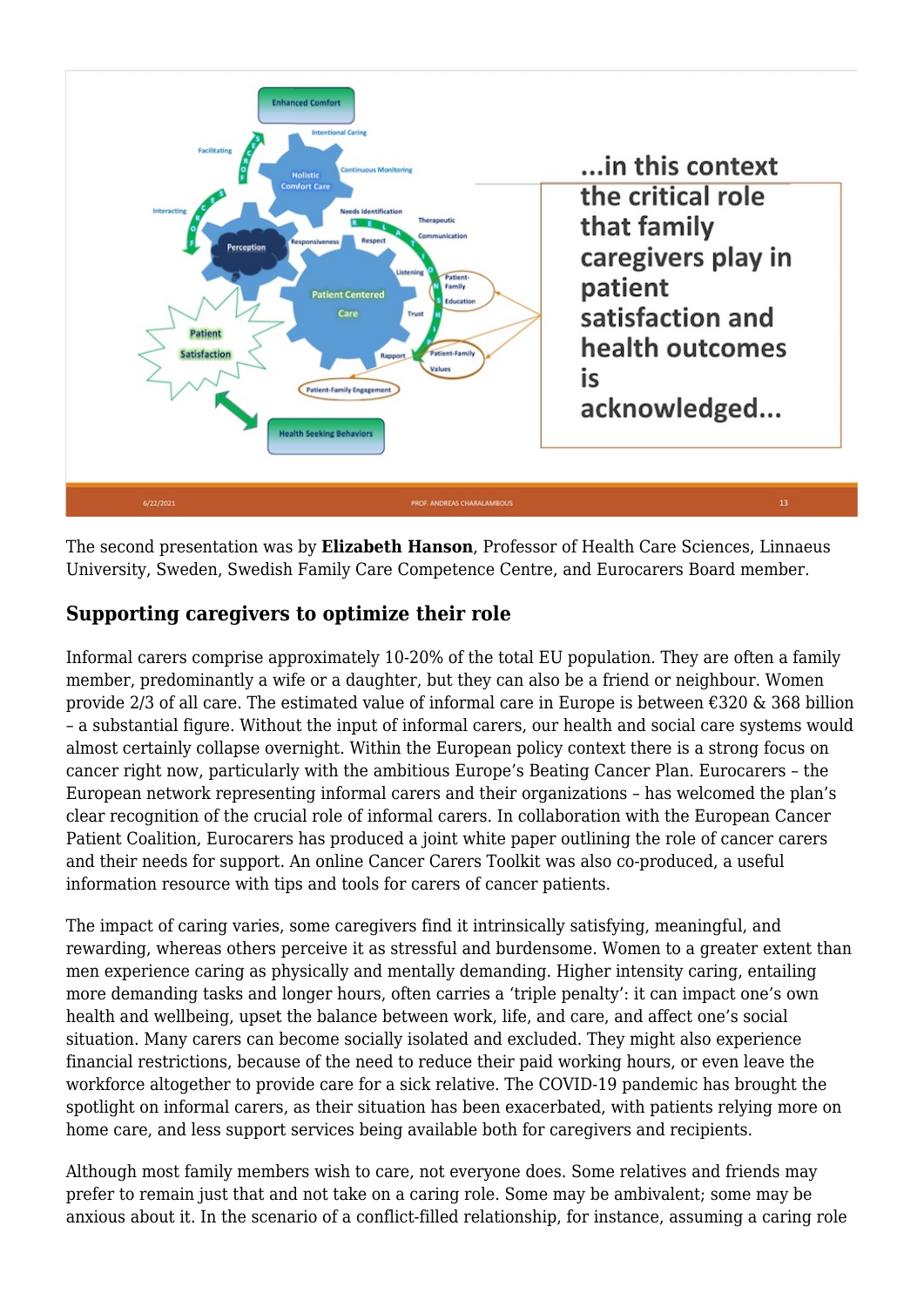may lead to further strain. Choice here is key. Caring is not a static experience; it changes over time in response to the illness trajectory of the patient. For example, there can be more intensive periods of caring during the course of chemotherapy, followed by a relatively stable time, and so on. It is important that health care professionals work in partnership with families. For those **carers who** wish to care, the main goal should be to enable them to go from novice to "co-expert" as smoothly and quickly as possible, by providing information, education, training, and support tailored to the needs of the individual and the phase of caring they are facing. Healthcare professionals should carry out a carer assessment to explore to what extent a family member wishes to care for the patient, if at all, and to agree with both caregiver and recipient which tasks they prefer to carry out, which they would like to be helped with, and which they do not want to do at all. Top of the list of needs expressed by carers, time and again, is information. It would therefore be useful to assess the individual carer's information needs and level of health literacy, including digital, in order for health carer professionals to present the appropriate information accordingly. It is also important to establish the carer's preferred role in decision making together with their relative with cancer regarding the course of treatment of their relative. Many carers often request education and skills training because they want to do caring well and safely, without hurting their loved one or themselves. Education and training today can come in many formats: courses, individual or group sessions, and so on. Commonly the topics include the cancer illness, treatment, prognosis, coping strategies, planning ahead, and available supports. Multi-component psychoeducation seems to be more effective than single-component education. The core elements within multi-component psychoeducation are condition management, problem solving, communication skills, and assertiveness skills training to boost one's confidence and coping strategies.

## Key take home messages

Involve carers as partners in health care alongside the person living with cancer:

- Recognise and reach out to potential carers as early as possible
- . Assess each family situation not all family members may want to take on a caring role!
- Provide tailored information on a regular basis
- Signpost carers to: i)<br>education and training opportunities<br>ii) local sources of support available
- Enable carers to put on their own life vest first!
- Respect and take into account the carer's lived expertise at every possible opportunity



All carers need support, especially high intensity carers, who may well have been overworked for a long period of time. It can be practical help, such as night sitting services, assistive devices, and home adaptations. Working carers should be granted access to paid leave or, if not possible, unpaid leave. Equally important is information on, and help with, the financial supports that are available, such as benefits and pension credits. Carers need emotional and psychological support as well, in the form of talking to someone they can trust, and individual or group counselling. For high-intensity carers, access to quality respite care is essential, and to receive regular physical and mental checkups, as they tend to put their own health needs last. Healthcare professionals should reach out early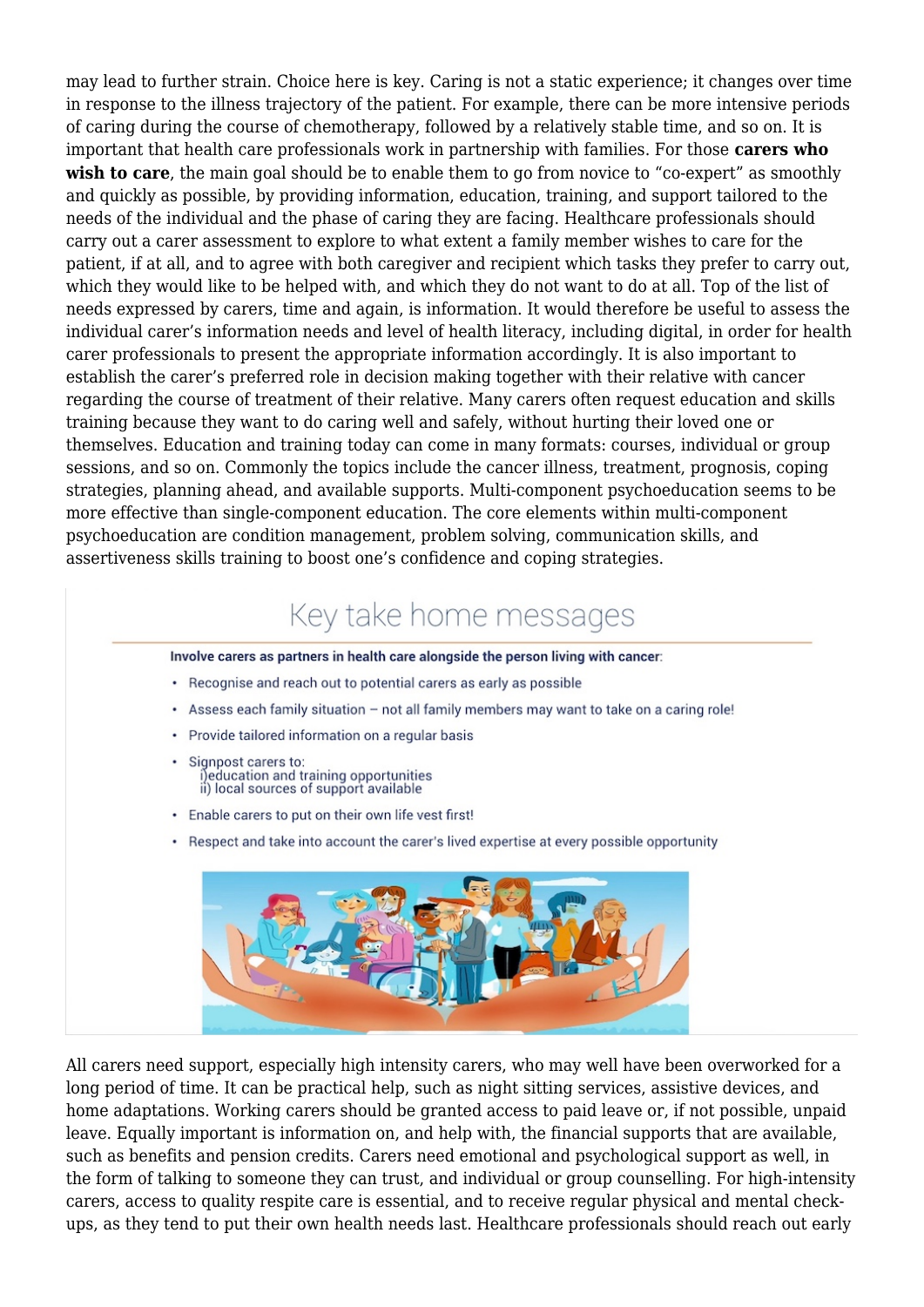to family members and especially look out for those groups of carers who may be hidden from view, such as children and young adults, distance carers based in another part of the country or abroad, rural carers, and male carers, to name a few. A key strategy is to help maximize the positives and minimize the negatives of caring, that is, to encourage the carer to do those tasks they do well and enjoy doing, and arrange for help with the ones they do not want to do. Carers can benefit from sharing tasks with others, such as family members or friends, but also from receiving local professional support from the voluntary sector. Support to the carer should continue throughout the illness trajectory, and for a time after the end of treatment or following the death of the patient.

If adequately supported and based on choice, the caring experience can be an enriching one: a period of personal growth, leading to new roles and life opportunities.

The final presentation was delivered by **Sam Ahmedzai**, Emeritus Professor of Supportive Care, University of Sheffield, UK, NCRI Chair of Living With & Beyond Cancer Group

#### **Challenges and opportunities: successful examples including breathlessness**

There are many common symptoms in patients with cancer, especially, but not exclusively, in advanced stages, such as fatigue, constipation, breathlessness, anxiety, depression. Focussing on breathlessness, the symptom can arise from the disease itself, the treatment adverse effects and comorbidity. Among the diseases causing it are lung cancer, mesothelioma, lung metastases, lymphangitis, pleural effusion, VTE; adverse effects of treatment can include anaemia, acute/chronic pneumonitis (from chemotherapy or immunotherapy,) late radiation pneumonitis/fibrosis, cardiac toxicity, pneumonia. Respiration is also affected by the co-morbidity of conditions such as asthma, COPD, heart failure, ILD. Lastly, ageing can also contribute, as it brings many changes alongside the ones brought by cancer. Breathlessness is not necessarily the most common symptom in cancer patients, fatigue usually is, but it is certainly **the most frightening one**. When people with cancer, COPD, or other conditions, are breathless, they may fear they are about to die. Fear of immediate death is not as common as other symptoms, such as fatigue or even pain. For the family caregiver, watching a loved one struggling for air can also be very distressful. Some cancer patients may have had previous COPD or other lung diseases, and thus be already acquainted with dyspnoea, but now they may be faced with a different type of breathlessness, for which the strategies they used in the past offer little or no relief. For many, though, breathlessness is a new symptom, unlike pain, which most of us have experienced at some point. As such, patients and family caregivers may have no experience of how to manage it.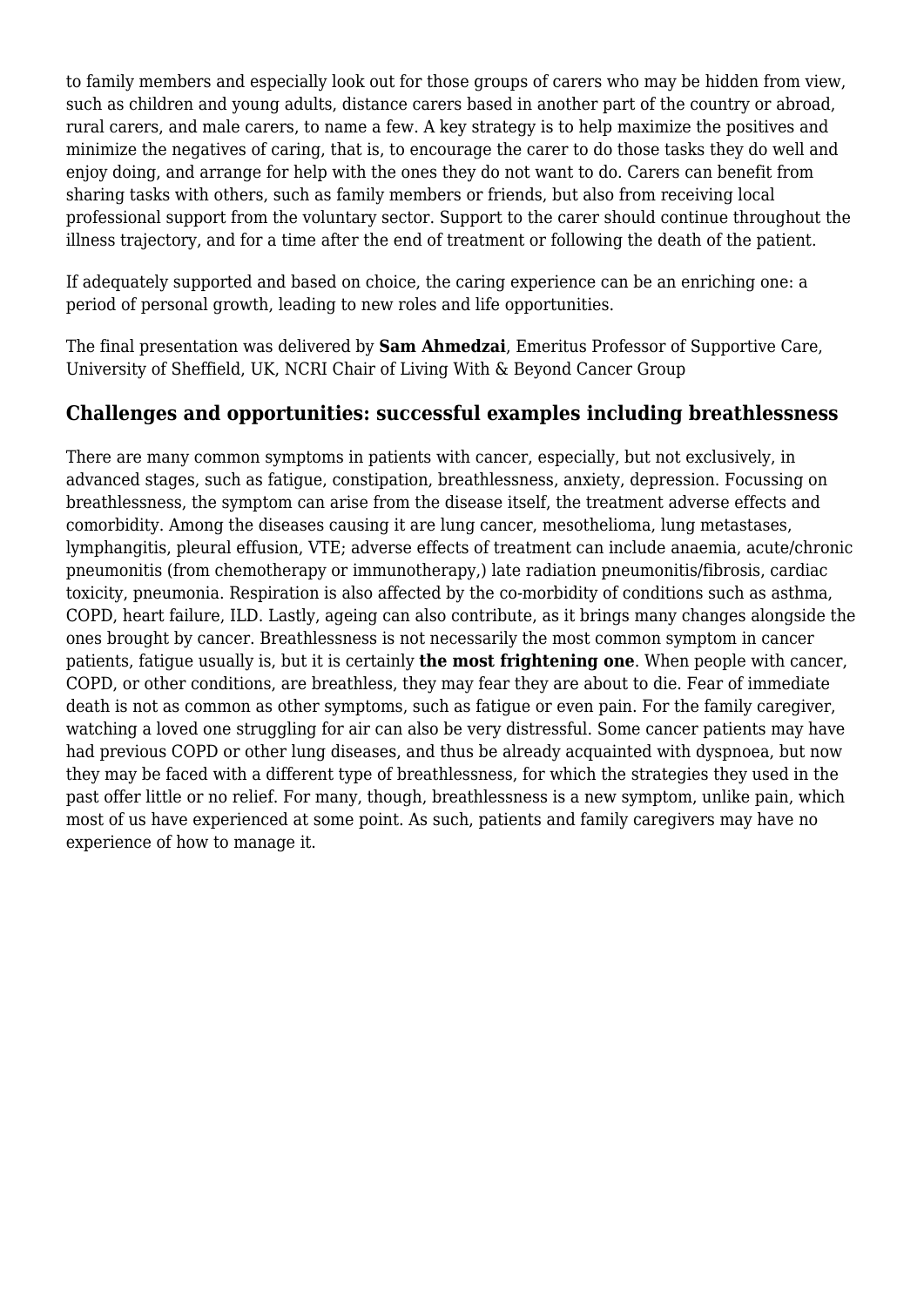

What is the current best practice for tackling breathlessness? The first line of action is to **manage any reversible cause**, such as airflow obstruction, anaemia, VTE, pleural or pericardial effusion. **Anti-cancer interventions** such as radiation, chemotherapy, immunotherapy should be employed to reduce or eliminate the underlying cause. **Oxygen**, non-invasive ventilation, is beneficial, but only for patients who are hypoxemic and/or hypercapnic. **Pharmacological** drugs can be administered: short and long-acting opioids, short and long-acting benzodiazepines or corticosteroids, but evidence of their effectiveness is limited and poor, while adverse effects are numerous. **Non-**

**pharmacological** treatments include breathing training, pacing, lifestyle modifications, airflow over the face, relaxation, massage, acupressure, and acupuncture. There is a limited but growing evidence of their effectiveness, and there are few or no adverse effects. With all of these, informal caregivers can help. They can make use of a hand-held fan directed on the patient's face, help them to mobilize with walking aids, educate and inform them on strategies, such as activity pacing and positions to be in, and also use distraction techniques. When patients are given oxygen, they often feel better. In many cases this is a placebo reaction. The cool airflow across the face and nose reduces the sensation of dyspnea by activating the trigeminal nerve receptors, in exactly the same place in which oxygen is delivered. In other words, delivering oxygen is often just a way of delivering a facial airflow. A handheld fan, or a larger fan, or an open window, increases facial airflow, making people feel less breathless, and more relaxed.

Family caregivers are in the best position to know what the patient is experiencing, what the impact of a symptom, e.g. breathlessness, has on the patient's independence, their activity and quality of life. Carers can monitor whether a treatment is working or not and give feedback to the clinicians. They can also judge when to call for extra help. In the case of chronic breathlessness, carers can help the patient with mobility aids, and encourage them to take regular exercise. In acute periods of episodes of breathlessness, the physician can advise them to apply some of the non-pharmacological measures such as facial airflow, fan, opening window, they can think of ways to distract them, music, massage, relaxation, the view from a window. Even for severe end-of-life dyspnoea, caregivers can be instructed to give PRN or anticipatory medications, such as oral opioids, sublingual fentanyl, oral midazolam, even subcutaneous injections.

Education before hospital discharge is helpful to support and empower caregivers. To take the